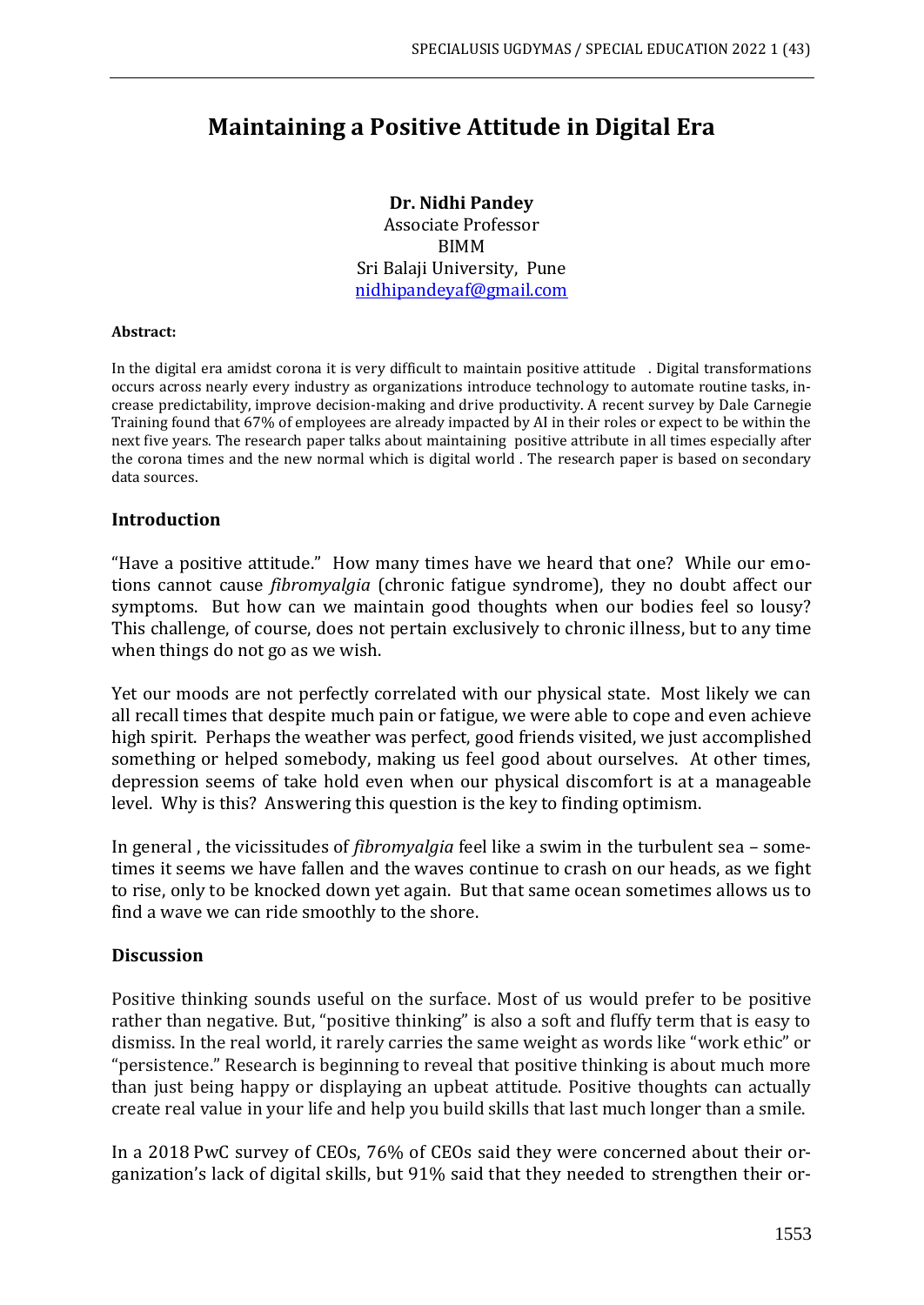ganization's soft skills. That finding should not be surprising; humans excel in [creativity,](https://trainingindustry.com/articles/strategy-alignment-and-planning/unleashing-your-workforces-creative-potential/) social skills and judgment. It's humans who ask the right questions, interpret and evaluate decisions, and manage technology. Work that requires the highest levels of social and creative intelligence, such as collaborative innovation, are far from being automated. [Soft skills](https://trainingindustry.com/glossary/soft-skills/) will continue to be essential. Helping employees feel confident that they can develop the skills needed to continue to succeed in the era of AI is critical to achieving a positive attitude toward AI initiatives.

For organizations that see digital transformation and AI as vital to success, the value of having positive employees, who are willing to embrace the technology as well as their own changing roles at work, can't be overstated.

## **Suggestions**

Being positive attitude is a choice one makes. It takes a lot of effort both on organization part and employees part to maintain positivity .The researcher put forth below mentioned suggestions to increase the thought process of positivity :

## **1. Commitment to Transparency**

Going hand in hand with trust is a commitment to technology transparency, which means providing employees with a clear understanding of the new technology's purpose, what it will achieve and the scope of the work to be automated.

Transparency can be challenging given the complexity of AI and other advanced technologies. It can be particularly difficult when introducing AI in human resources (i.e., hiring, evaluating performance, promotions, etc.), where outcomes are even more personal for employees. Here, leaders should communicate the intention behind the projects, demystify them and engage the expertise of the employees doing the tasks now to help avoid missteps.

# **2. Trust in Leadership**

 In a 2017 [survey by PwC,](https://www.pwc.com/gx/en/ceo-survey/2017/pwc-ceo-20th-survey-report-2017.pdf) 67% of chief executive officers said that AI and automation will affect trust levels in the future. With digital transformation, there's little wonder that employees fear negative personal impact. Fear is a productivity-killer, but good communication from trusted leaders can help minimize apprehension.

- **3. Expect bumps--** It is important to acknowledge that we will sometimes feel down. But by expecting rather than dreading down time, such periods become more tolerable. In addition, recognizing that we will have blue periods helps keep them in perspective. After accepting that we will sometimes feel sad, and even experience self-pity, we can concentrate on ways to shorten these periods and make them fewer and farther between.
- **4. Track the changes.--** Keeping track of moods helps put ups and downs into perspective. Counting and measuring the duration of the bad times – as well as the good ones- can put them into perspective. This knowledge is empowering, because we can remind ourselves that a bad flare is, temporary setback
- **5. Stockpile fun distractions--** We all need to keep lists handy of the things that make us happy. This is not only a psychological but also a physiological response: our brains can only process so much input at once. When we are en-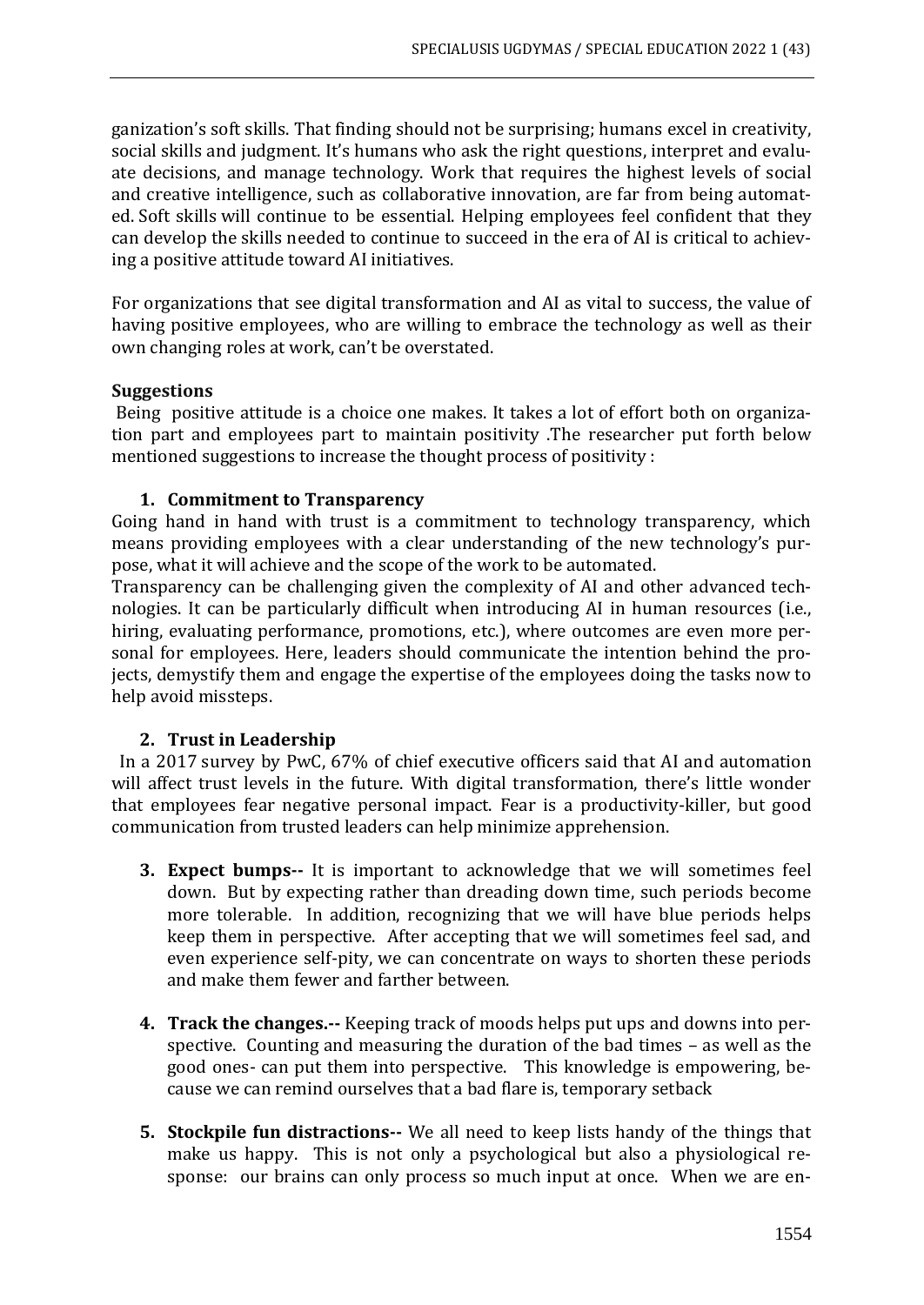grossed in a beautiful movie, talking to a good friend on the phone, or listening to our favorite music while lying on a heating pad or in the bathtub, we can trick our pain receptors into leaving us alone! Meanwhile improvements in spirit have an added impact on our entire well-being. Laughter is good medicine; while dwelling on our grumbles tends to compound them.

- **6. Shape perspective.**-- Is the glass half empty or half full? Perspective determines, quite literally, how we view the world. Our perspectives are shaped by the comparisons we make and the expectations they create
- **7. Create a new self. --** If we hang on tightly to the "old self' we were, finding the value of our "new self" becomes increasingly difficult. This does not mean we should totally discard our previous conception of self; rather, we need to find a way to integrate the two.
- **8. Don't forget the good stuff. --** While the physical symptoms of *fibromyalgia* can feel all encompassing, there are other parts of our life – our social relationships, passions, family – that also exist. By focusing on the positive aspects of our life, we become more aware of how many there are: the friends that stuck by us, the things we still enjoy, and the accomplishments we have been able to make, however small, under very different conditions.
- **9. Keep the hope alive --** There is so much room for hope We are in a far better position than the generations before us who suffered without ever receiving validation. We know much more about the important roles of exercise, medication, stretching, pacing and meditation to bring relief and a sense of control.
- **10. Lean on me--** A single most important predictor of how we do is the support network we create. We certainly appreciate what it means when someone helps us when we feel especially lousy. Help family and friends find ways to maintain their relationship.
- **11.Indulge whenever you can.** We have lots of time to focus on our thoughts. Most people do not have the luxury of taking time to relax and think. We can use the time to think through problems we face and how we want to spend time when we are feeling ready, or we can analyze a movie we recently saw, say prayers, or mentally write a letter to a friend.
- **12.Preparation for Transition** -Proactively helping employees prepare to transition to roles that work alongside AI is essential to keeping them positive and focused on opportunities instead of the potential negatives. Most workers recognize that receiving additional training is important to avoid losing their jobs.

## **Conclusion**

Positive attitudes lead to happiness and success and can change whole life. If we look at the bright side of life, our whole life will become more optimistic. According to medical research optimists are sick less and live longer than pessimists. Positive outlooks on life strengthen the immune system, cardiovascular system and the body's ability to handle stress. Optimistic, happy people believe that their own actions result in positive things